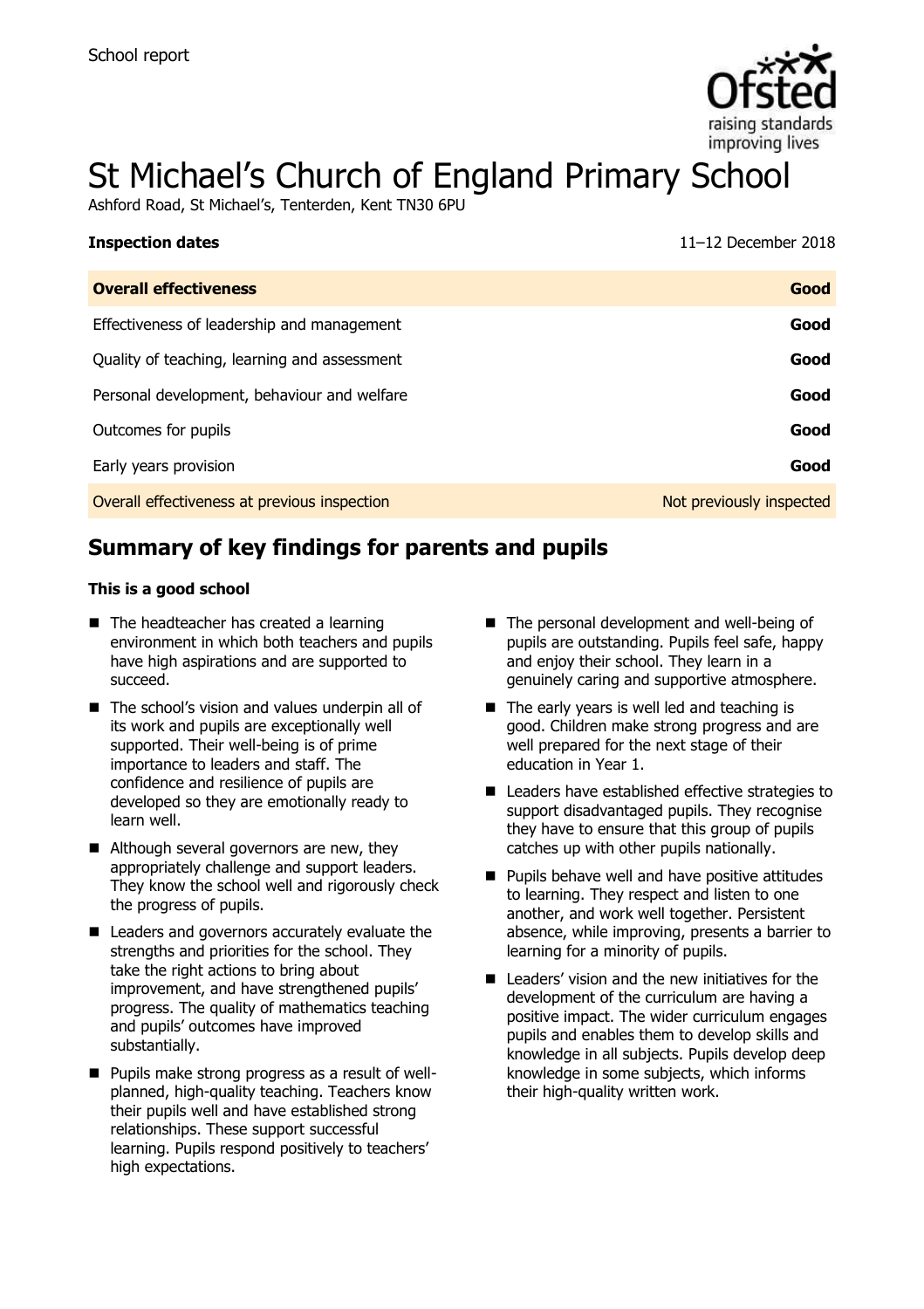

# **Full report**

### **What does the school need to do to improve further?**

- **Ensure that actions to improve the progress of disadvantaged pupils are sustained so** they catch up with other pupils nationally in English and mathematics.
- **Embed the new initiatives for developing the wider curriculum so that pupils continue** to make strong progress in all subjects.
- **Ensure that teaching consistently challenges the most able pupils in all subjects.**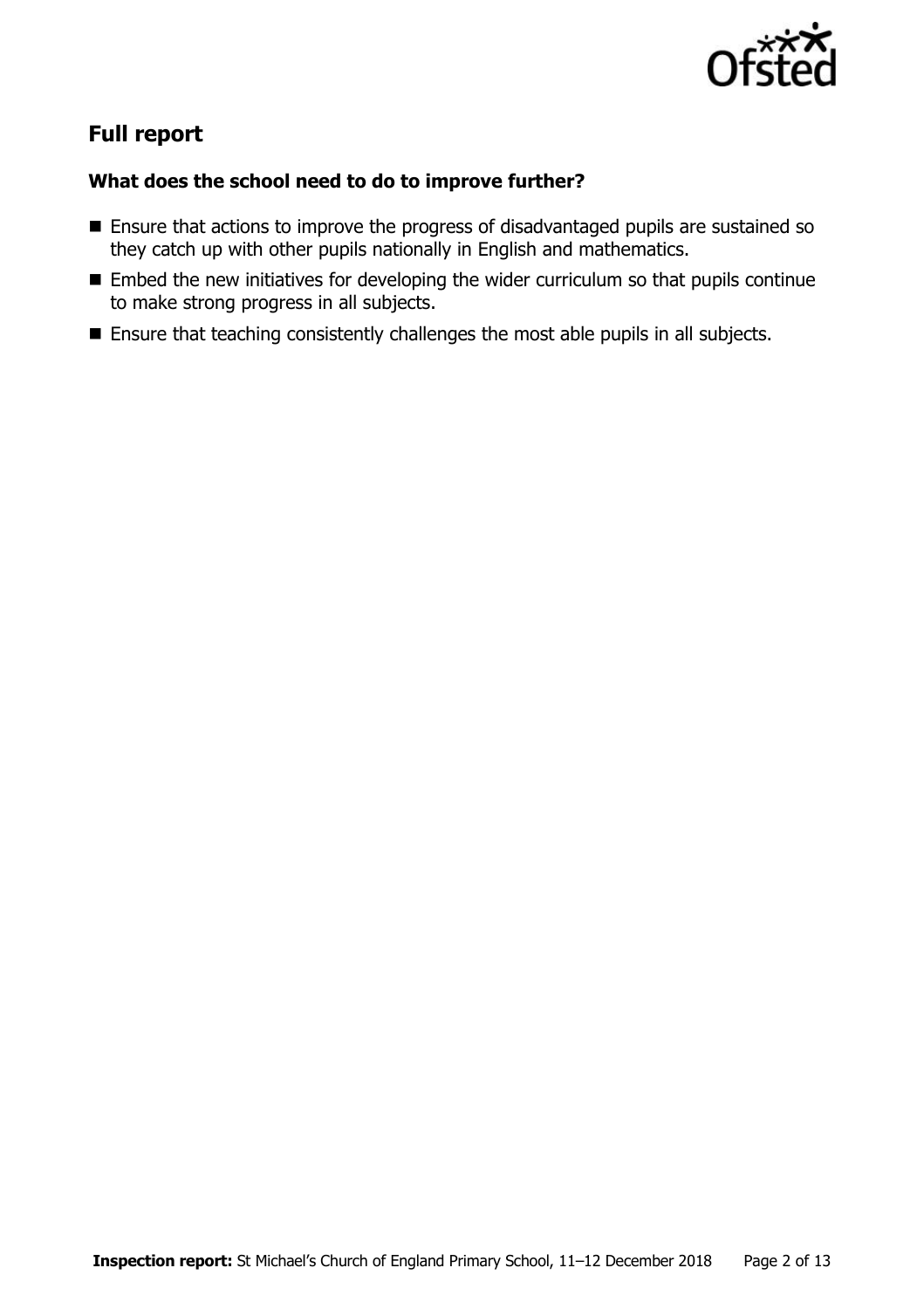

## **Inspection judgements**

#### **Effectiveness of leadership and management Good**

- The headteacher has created a culture of high aspiration for all pupils within a caring and supportive environment, enabling them to achieve well.
- The headteacher has engaged the whole school community in the development of a clear vision based on the school's Christian values. This has ensured that St Michael's does indeed provide a happy, caring learning community in which young minds are inspired to learn. The school's vision and values underpin every aspect of its work.
- The majority of parents value the school greatly. They speak highly of its ethos and the quality of education provided. One parent said: 'We are very pleased with our children's progress at St Michael's. They are happy, confident, well-rounded children, and a lot of that is down to the great education they have received. The care and nurture they have received here is second to none.'
- The headteacher leads her staff ably and sensitively, building their confidence and expertise in such a way that they continually improve the quality of their teaching. There is a sustained drive for improvement throughout the school. Leaders carefully evaluate the impact of initiatives to ensure that they are helping all pupils to learn well.
- Leaders regularly check on the progress of pupils from their different starting points. They appropriately support their colleagues to make adjustments to teaching and provide additional support so that all pupils progress as well as possible. As a result, pupils make strong progress.
- Middle leaders have a clear understanding of their roles and priorities for improvement. They take effective action to secure good-quality teaching and pupils' strong progress. For example, over the last year the mathematics leader has provided training to deepen teachers' subject knowledge. This has resulted in better planning. Pupils' progress in mathematics has improved because teaching carefully builds and consolidates their understanding of new concepts. All leaders diligently check on the quality of teaching and learning by visiting lessons and reviewing pupils' work. Teachers receive accurate, high-quality feedback from leaders which enables them to improve their practice.
- Leaders are committed to the professional development and training of teachers. The school works well with the multi-academy trust (MAT) and other local schools to share expertise and develop staff's professional skills. Teachers feel well supported and confident to develop new approaches to teaching.
- The curriculum is broad, balanced and planned effectively to develop pupils' skills and knowledge. Leaders and teachers have a clear understanding of the appropriate expectations for each year group in each subject. Pupils' skills in writing are a particular strength and this is partly as a result of the high-quality opportunities offered by the wider curriculum. For instance, pupils in Year 5 wrote detailed descriptions of soldiers living in trenches during the First World War. This writing drew on their detailed knowledge from their history topic. Effective use is made of visits and the resources from other schools in the MAT to enhance the curriculum. Some of the new initiatives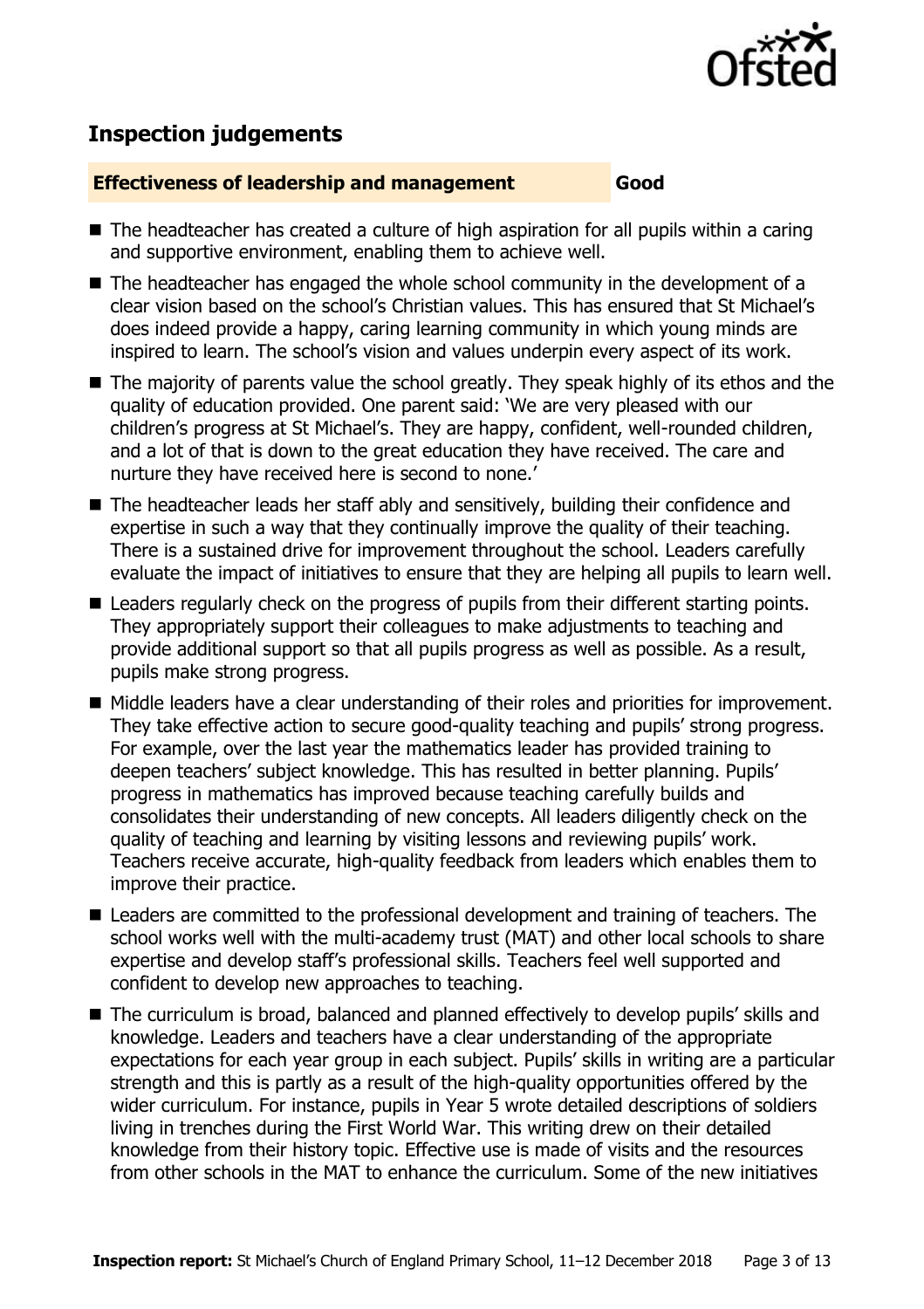

in the curriculum need to be embedded. Leaders are aware that they need to strengthen pupils' acquisition of knowledge and skills in some subjects.

- Leaders have also designed the curriculum to draw on the particular expertise of teachers. As an example, the modern foreign languages curriculum draws on the languages spoken by teachers. During their time at St Michael's, pupils experience learning French, German, Italian and Russian. In one class, pupils and their teacher routinely respond to each other in German. Pupils develop a love of languages and, in this respect, are well prepared for the next stage of learning at secondary school.
- **Pupil premium funding is effectively used. The family-liaison officer and special** educational needs coordinator work well together to provide a range of support to help disadvantaged pupils learn well. Some disadvantaged pupils face significant barriers to learning but the school provides effective support to overcome them. Leaders are aware that this additional provision needs to continue to be developed because the progress of some disadvantaged pupils is too slow.
- The primary physical education (PE) and sport premium is used well to provide a range of physical activity and sporting opportunities. Pupils have developed a love of fencing, for example, which is now taught regularly. Pupils' uptake of extra-curricular sports has increased significantly as a result of the greater diversity of sports being offered. The school also draws on expertise from the secondary school within the MAT to enhance teachers' skills in teaching PE.
- Leaders ensure that pupils develop spiritually, as well as socially, morally and culturally. Pupils have opportunities to lead the worship for the whole school and do so reflectively. Pupils experience prayer and some write their own. This is done with increasing sophistication as they move up through the school. Each class has its own book of prayers written by pupils. Religious education and geography are well used to develop pupils' appreciation of different faiths and cultures. They learn to respect and value as equals people from different backgrounds. Pupils are well prepared for life in modern Britain.

#### **Governance of the school**

- Several governors are new to the governing body but have already attended relevant training. They have a good understanding of their roles and responsibilities. The governing body knows the school well and holds leaders stringently to account.
- Governors hold the school to account for the spending of pupil premium funding and are aware of the importance of ensuring that all pupils make good progress. They recognise that disadvantaged pupils should achieve as well as other pupils nationally. They carefully monitor pupils' progress and challenge and support leaders appropriately, monitoring the impact of the school's initiatives.
- The governing body oversees plans for improvement and has clearly set out the arrangements for monitoring progress and impact. Governors regularly visit the school, talk to staff and pupils, and receive presentations from leaders on key aspects of the school's work. As a result, the governing body has an accurate view of the school's strengths and areas for further development.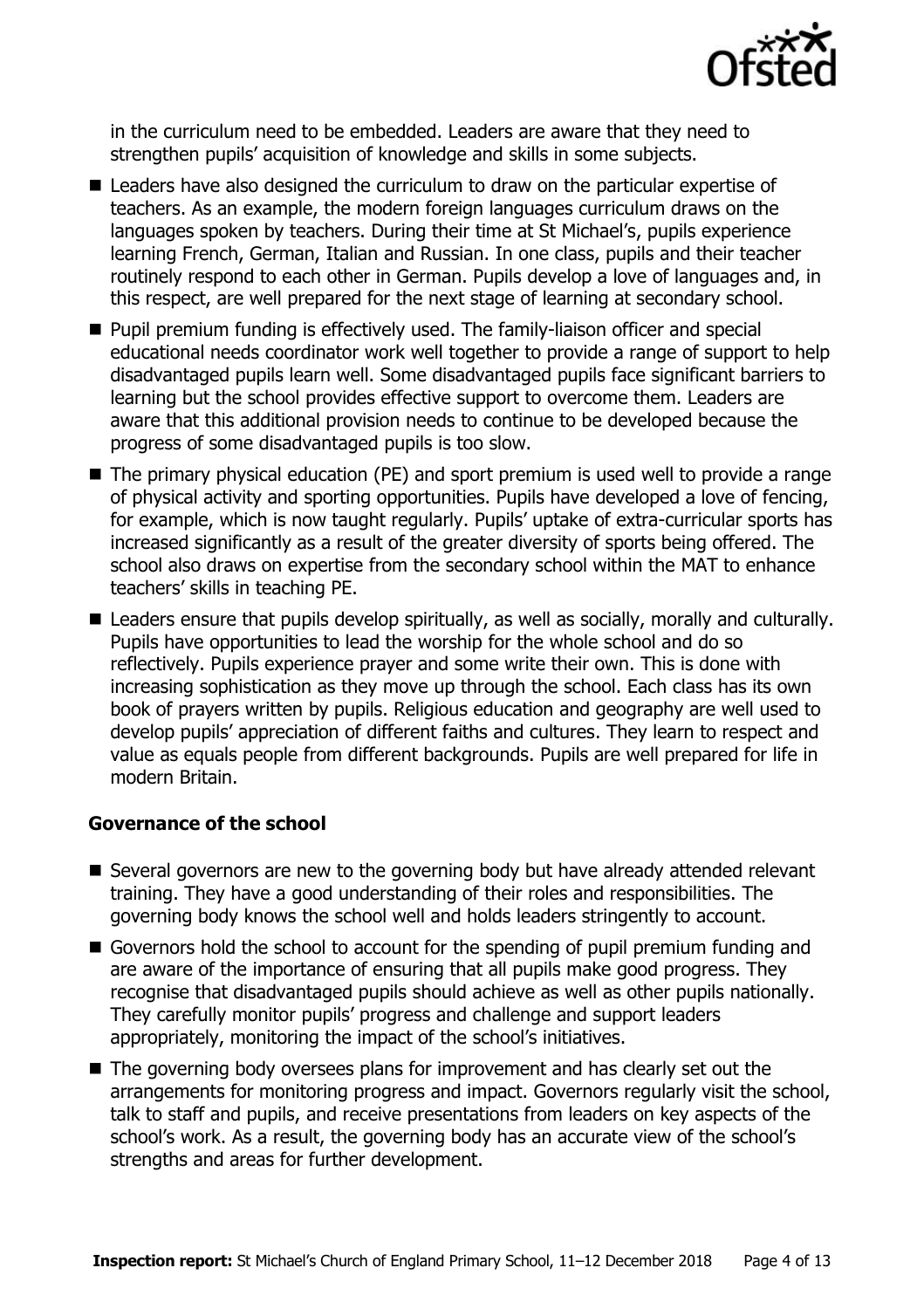

 Governors have undertaken training in safeguarding and ensure that the school's policies and procedures are regularly updated and followed. They routinely ensure that all recruitment checks are carried out before new members of staff are appointed.

#### **Safeguarding**

- $\blacksquare$  The arrangements for safeguarding are effective.
- Staff are regularly trained and updated in all aspects of keeping pupils safe. As part of the care and support the school provides to its pupils, there is a strong culture of safeguarding. Staff know what to do if they have a concern about a pupil and act swiftly.
- **Pupils are reminded regularly about where they can get help if they have a worry; for** example, by the use of relevant posters around the school. They also have routine reminders about how to keep themselves safe when online or outside of school. They enjoy regular visitors coming into school to talk about Childline and road, fire, and internet safety.
- Staff give the welfare and safety of pupils high priority. They report their concerns appropriately when they notice a significant change in a pupil's mood or demeanour which may indicate that they are at risk. The designated safeguarding lead takes prompt action and maintains meticulous records to ensure that pupils are kept safe and are suitably supported.
- The school's policies and procedures relating to safeguarding are regularly reviewed and updated. Governors maintain appropriate oversight of these arrangements.

#### **Quality of teaching, learning and assessment Good**

- Teachers know their pupils well and have established strong relationships. They plan pupils' next steps in learning well, reflecting pupils' very different starting points and needs. Teachers plan sequences of learning effectively to build on pupils' skills, knowledge and understanding over time.
- In general, pupils respond positively to teachers' high expectations. The majority of pupils make strong progress as a result. High expectations also enable pupils to learn well from each other because the most able pupils model what can be achieved.
- The teaching of writing is a strength. Pupils produce well-structured, accurate and engaging pieces of writing, using a rich vocabulary. The wider curriculum is used to support and develop pupils' writing skills. Pupils write knowledgeably, using what they have learned in topics in other subjects, and employ subject-specific vocabulary. Several pupils said that they love writing and feel they are good at it. They enjoy English lessons because, 'there is no right or wrong answer and it is creative'. One pupil said, 'The teachers push you.' Pupils take pride in their written work and it is generally well presented.
- Teachers skilfully use high-quality children's literature to immerse pupils in the skills of writing well. Books often become the starting points for learning across a range of subjects, while at the same time developing pupils' reading and interpretation skills.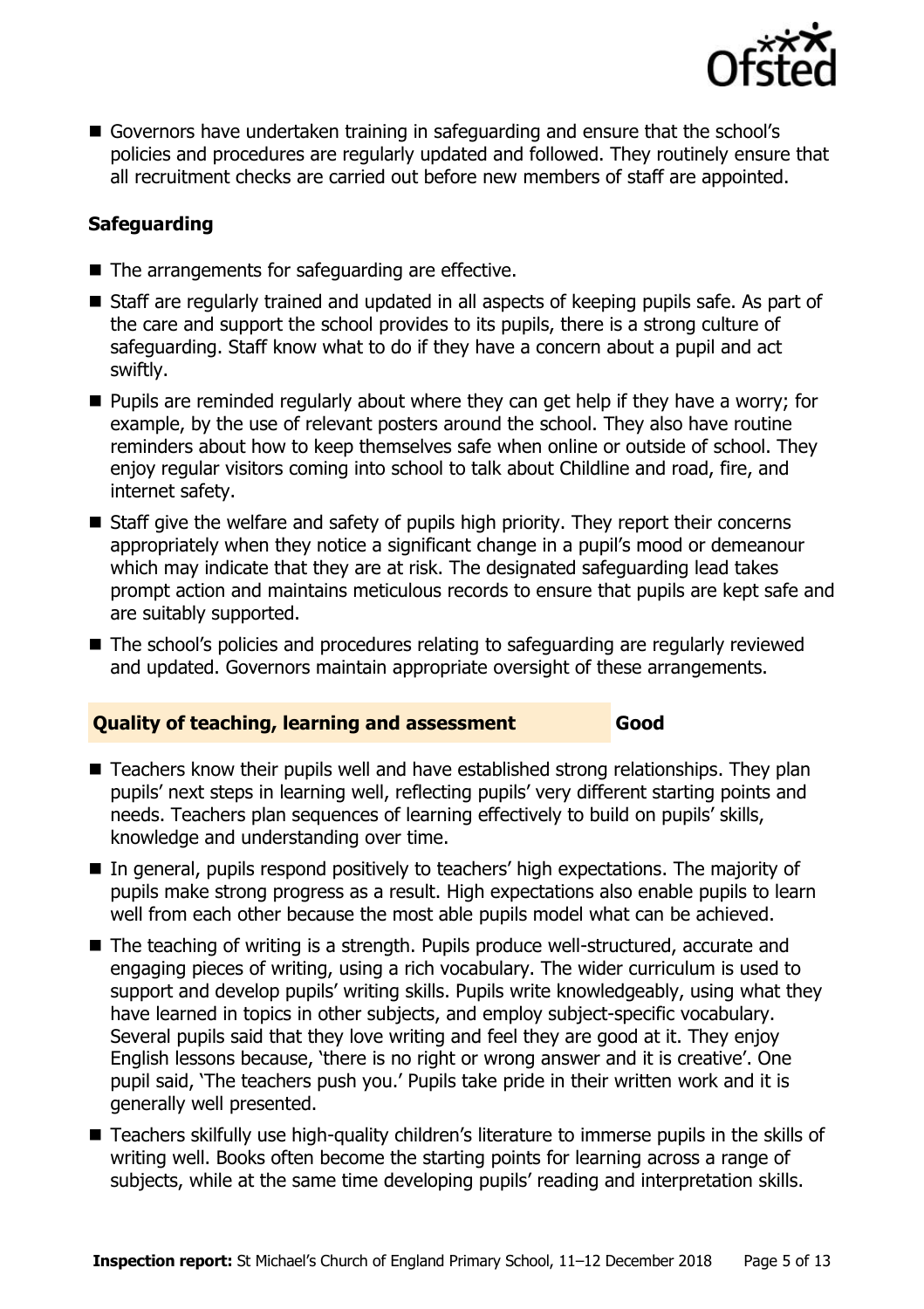

- During the last year, leaders have acted to improve the quality of mathematics teaching. This has deepened teachers' knowledge and enhanced their skills. Mathematics teaching carefully builds up pupils' understanding of concepts through well-planned sequences of lessons. As a result, pupils' progress in mathematics has strengthened.
- Teaching is engaging and tasks are well planned and secure pupils' interest and motivation. Where teaching is strongest, teachers regularly check on pupils' understanding and move learning on quickly. In a small number of lessons, pupils are not challenged enough to make good progress.
- In the majority of lessons, the most able pupils are appropriately challenged and deepen their learning. For example, in mathematics they are challenged to 'test out' their thinking through problem-solving and reasoning. In a minority of lessons, this does not happen quickly enough. Some most-able pupils could be further challenged to read more demanding children's literature.
- Teachers have well-developed subject knowledge, enabling them to question pupils skilfully. Questioning is used to assess and challenge pupils' thinking well and move learning forward.
- **Phonics is systematically taught through a highly structured approach. Pupils quickly** develop the ability to identify letters and the sounds they represent, blending and segmenting sounds to read and write simple words. Pupils make good progress in acquiring early reading and writing skills.

#### **Personal development, behaviour and welfare Good**

#### **Personal development and welfare**

- The school's work to promote pupils' personal development and welfare is outstanding.
- St Michael's offers a genuinely caring and supportive atmosphere in which all are valued and treated equally, regardless of their background. Pupils feel safe, happy and enjoy their life at school. Several parents commented on the friendly, safe and caring nature of the school and say their children thrive.
- Leaders and staff have a well-developed understanding of the needs of the most disadvantaged and vulnerable pupils. They have effective strategies in place to ensure that these pupils thrive and have the same aspirations as other pupils. The familyliaison officer provides a range of support for families who face particular challenges, so that their children do well at school.
- The school's vision and values promote pupils' well-being. Pupils' welfare is at the core of its work. Staff skilfully support all pupils, building confidence and resilience to ensure that all pupils are ready and prepared to learn.
- **Pupils are respectful, listen carefully to one another and work collaboratively. This** enables all pupils to feel confident and able to take appropriate risks while learning.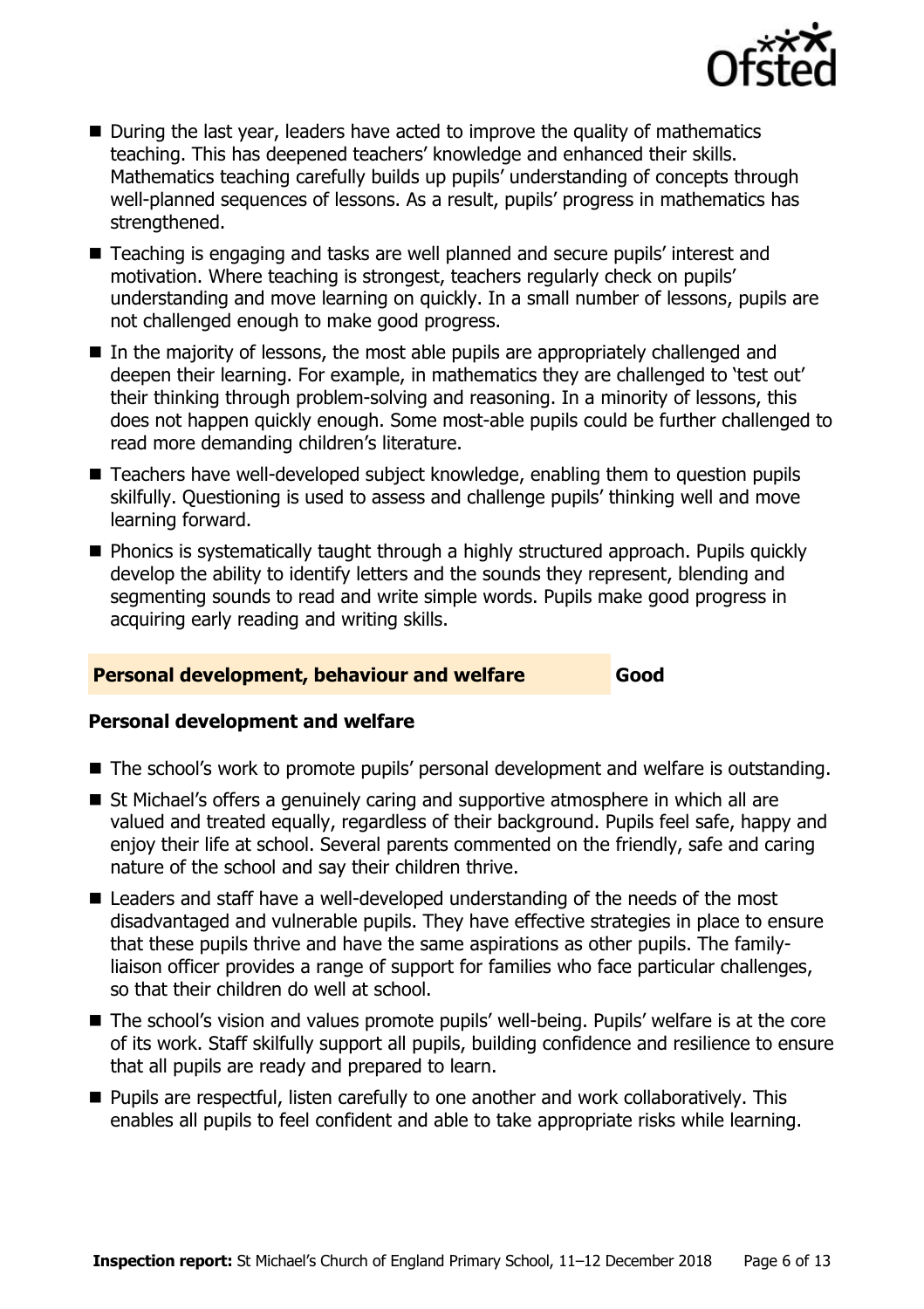

- **Pupils feel safe and are free from bullying at school. If a pupil sometimes feels upset,** as a result of a friendship issue, they are confident that adults will help them sort it out. Leaders and staff are quick to tackle the very rare use of derogatory language.
- **Pupils are encouraged to lead worship once a week. This develops their sense of** responsibility, as well as their presentation and public-speaking skills. Pupils show awareness of their role as citizens and of wider issues affecting society beyond the school. For example, Year 6 pupils led an assembly and challenged pupils to think about a video showing children giving their pocket money to a homeless person rather than spending it on ice cream. The Year 6 pupils skilfully moved from this scenario to reflect on the true meaning of Christmas.
- The school's use of primary PE and sports premium funding has increased pupils' physical activity. More pupils are involved in a range of sporting activities and tournaments, which has added to their confidence and self-esteem. Pupils value the regular PE sessions provided by the sports coach from the MAT's secondary school, who also talks to them about how to stay fit and healthy.

#### **Behaviour**

- The behaviour of pupils is good.
- **Pupils have positive attitudes to learning and behave well in lessons. They are** motivated and take responsibility for their own learning. They also behave well on the playground and during lunchtimes. Pupils respect one another, play well together and enjoy positive friendships. They are polite and welcoming to visitors, and respond well to staff. New pupils receive a warm welcome.
- A minority of pupils sometimes present more challenging behaviours. However, these incidents are well managed by staff and do not disrupt learning. Pupils feel that they can trust adults to deal with instances of poor behaviour and value the behaviour policy, which is implemented consistently. Pupils enjoy receiving the gold and silver stickers from the headteacher and deputy headteacher, and say that these motivate them.
- While overall attendance is in line with the national average, the learning of a small number of pupils is affected by persistent absence. The school is diligent in supporting families to make sure that pupils' attendance is regular.

#### **Outcomes for pupils Good**

■ The attainment and progress of pupils currently at the school are good. Leaders' actions to improve the teaching of mathematics have resulted in pupils' stronger progress by the end of key stage 2. In 2018, pupils' progress in mathematics was in line with the national average, following a dip in 2017. Key stage 2 progress for both reading and writing were in line with national averages in 2018. At the end of key stage 1, in 2018, pupils' outcomes in reading and writing were above the national averages and in line for mathematics.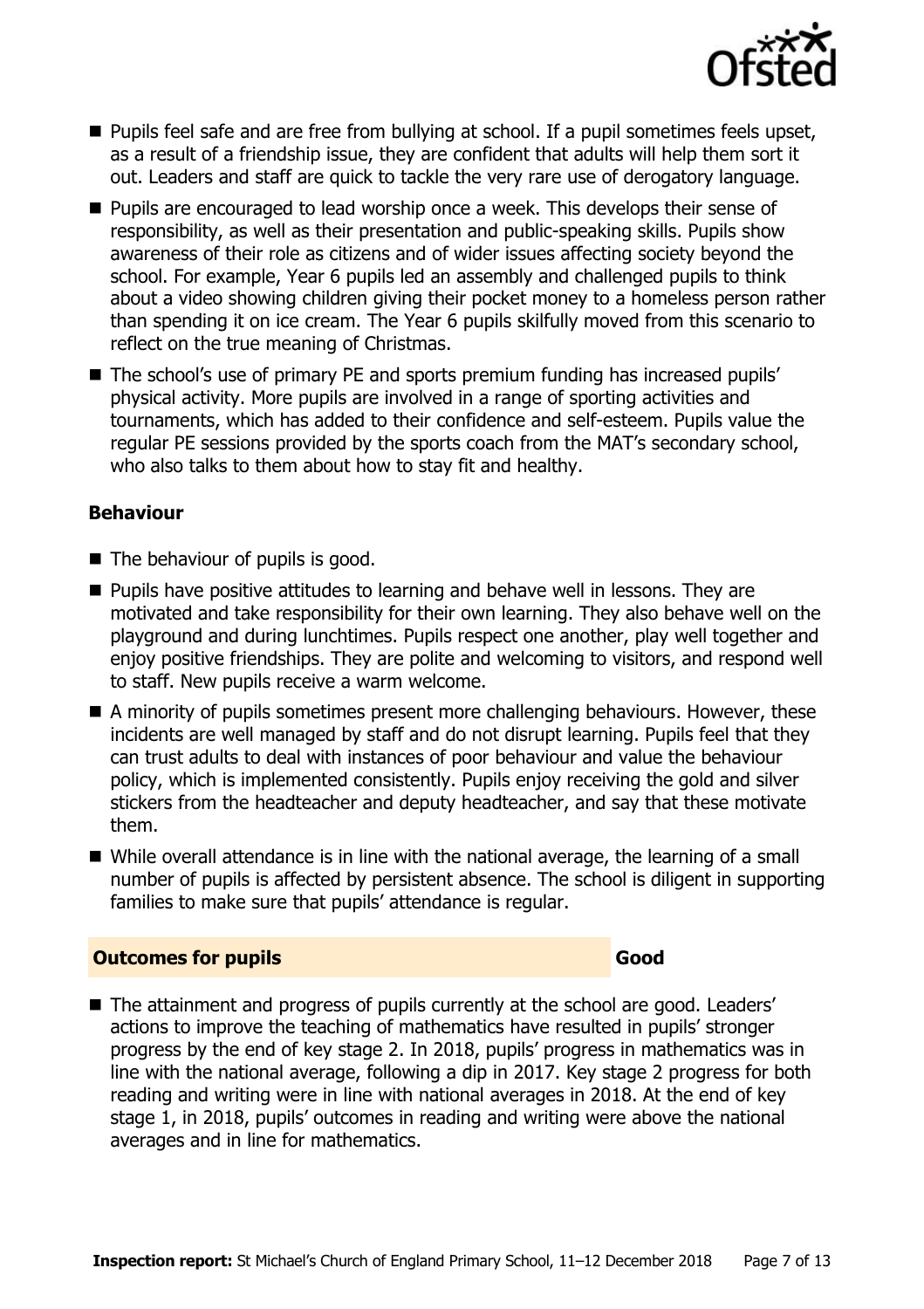

- **Pupils currently at the school are making strong progress. Leaders and teachers keep a** close check on how well pupils are learning. Pupils have a wide range of starting points but all are supported and challenged well to develop their knowledge and skills. Teachers understand the needs of their pupil, adjust teaching and provide additional support when needed. Interventions for those pupils who have difficulties with speaking and listening when they join the school ensure that these do not become barriers to learning to read and write.
- $\blacksquare$  The written work of the most able pupils is of a high standard. Their writing engages the reader because it is imaginative, well-constructed and uses interesting vocabulary and a variety of sentence structure. Some of the most able pupils could be challenged further in reading and mathematics. Leaders are aware of this and have already taken action to ensure that these pupils make the strongest progress possible. Where teaching is most effective in mathematics, the most able pupils are challenged to develop their reasoning skills through 'test it' challenges.
- Outcomes in writing are a particular strength of the school. In 2018, attainment at the expected standard, at the end of key stage 1, was above average and in the top 10% nationally. Pupils take pride in their work and present it very well. Pupils' handwriting quickly develops into a mature style and is neat. All this stems from teachers' welldeveloped subject knowledge, effective teaching strategies and high expectations.
- Disadvantaged pupils and those with special educational needs and/or disabilities (SEND) are well supported and make good progress. Their starting points are diverse and their attainment, by the end of key stage 2, is varied. However, their progress is good. Leaders keep a sharp focus on the progress of disadvantaged pupils and pupils with SEND. Their aim is for these pupils to achieve as well as other pupils nationally. Staff know each pupil as an individual and provide specifically tailored support.
- Year 6 pupils are well prepared for the next stage of their education. The close liaison with the local secondary school, which is part of the MAT, enables smooth transitions.

#### **Early years provision Good**

- The early years provision is well led and managed by a skilled and knowledgeable teacher. The school has very good relationships with local pre-school providers, resulting in a clear understanding of each child's needs when they enter the school. Children frequently visit the school during their last year at pre-school as part of the transition into St Michael's.
- The early years environment is pleasant and well resourced. Children enjoy their play and learning, and sustain activities well. Adults support play skilfully and interact with the children to support their communication skills and social and emotional development. These are a key focus during the first term and pupils make particularly strong progress in these areas. This, in turn, prepares them well for the other areas of learning.
- Children make good progress in the early years. In 2018, the proportion of pupils achieving a good level of development by the end of Reception was above the national average. Children are well prepared for the next stage of their education in year 1.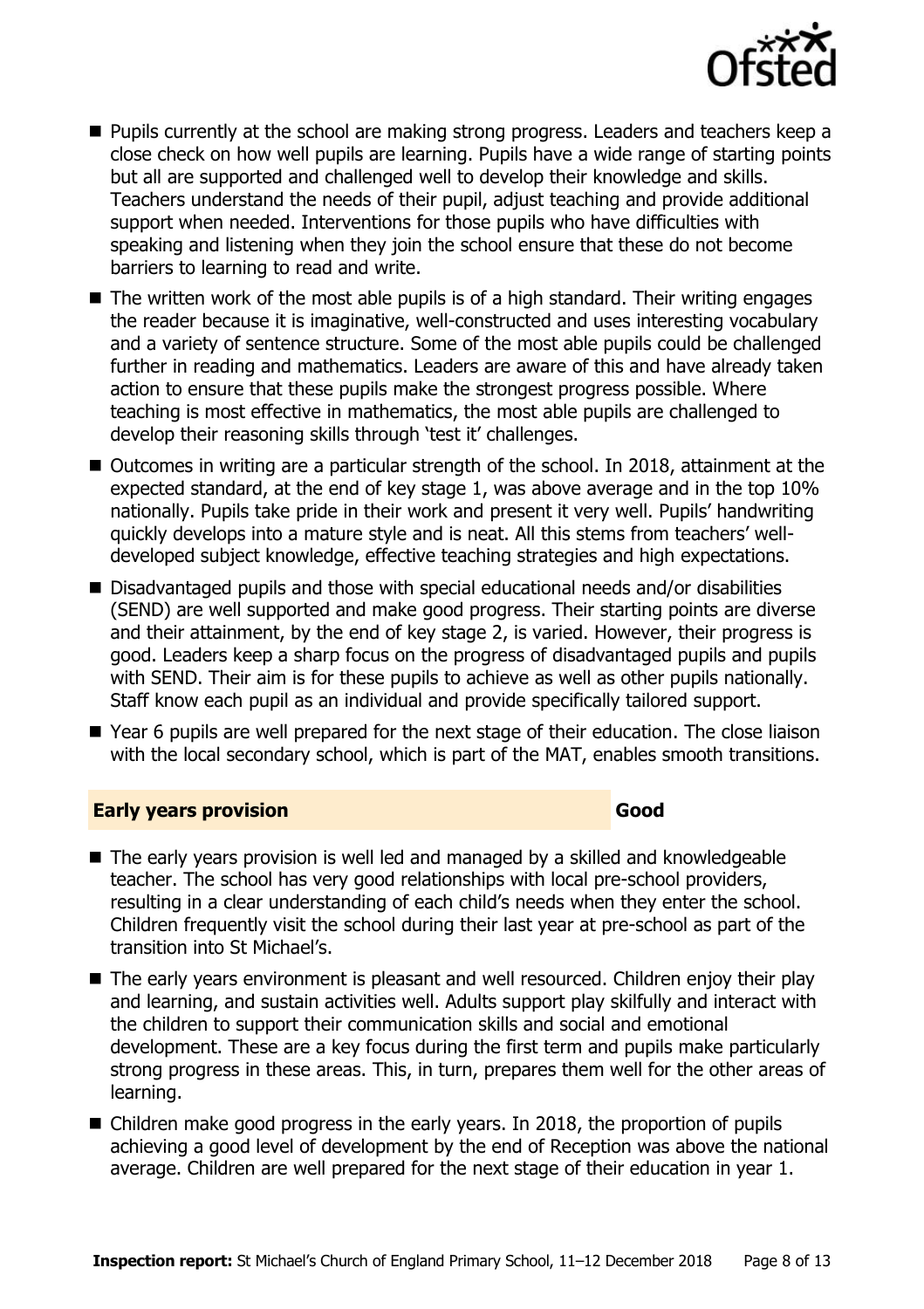

- **Phonics is well taught in Reception. Children quickly acquire early reading and writing** skills. There are opportunities to use these skills throughout the day. For example, children read and write in the shop role-play area and when outside, using chalks to write.
- Teaching is good and adults make accurate assessments of children's learning in order to plan their next steps. Adults are also knowledgeable about the particular needs of individuals and target appropriate support precisely. A small minority of pupils play individually, which inhibits the development of their social and communication skills. The majority of pupils have developed their speaking and listening skills well and enjoy explaining their activities to adults. Teachers have high expectations of all children.
- The school works well with parents, maintaining effective communication with home. Parents are encouraged to contribute to their children's learning and to the school's understanding of their children's progress. Early years staff provide sessions on phonics and the teaching of reading to help parents support their children at home. Parents also appreciate the 'stay and play' sessions, which enable them to observe and experience how their children learn at school.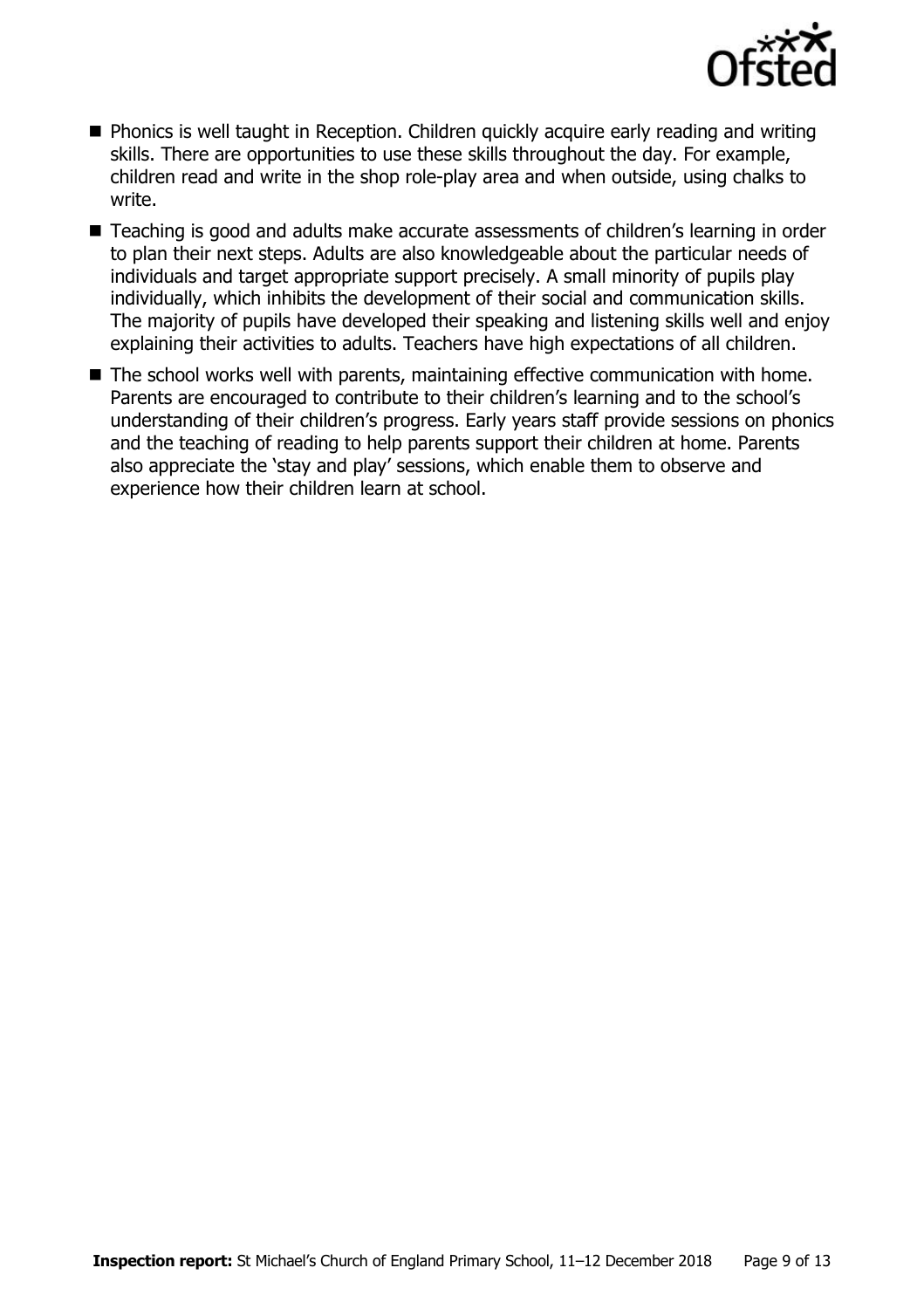

# **School details**

| Unique reference number | 143788   |
|-------------------------|----------|
| Local authority         | Kent     |
| Inspection number       | 10053578 |

This inspection of the school was carried out under section 5 of the Education Act 2005.

| Type of school                      | Primary                                       |
|-------------------------------------|-----------------------------------------------|
| School category                     | Academy converter                             |
| Age range of pupils                 | $4$ to $11$                                   |
| Gender of pupils                    | Mixed                                         |
| Number of pupils on the school roll | 138                                           |
| Appropriate authority               | Board of trustees                             |
| Chair                               | Hilary Honeysett                              |
| <b>Headteacher</b>                  | Sara Williamson                               |
| Telephone number                    | 01580 763210                                  |
| Website                             | www.st-michaels-tenterden.kent.sch.uk         |
| <b>Email address</b>                | headteacher@st-michaels-tenterden.kent.sch.uk |
| Date of previous inspection         | Not previously inspected                      |

#### **Information about this school**

- St Michael's converted to academy status in December 2016, becoming part of the Tenterden Schools Trust, a multi-academy trust (MAT).
- The Tenterden Schools Trust brought together the four schools in Tenterden to provide learning from 0 to 19. The MAT is overseen by four members and a board of directors. St Michael's has its own local governing body that holds the school to account and reports to the board of directors. The school is led and managed by the headteacher and the deputy headteacher, who report to the chief executive officer of the MAT.
- St Michael's works closely with the other schools in the MAT, but also with the Tenterden Rural Alliance. The school is part of a local mathematics hub that provides training and development for teachers.
- The school makes use of facilities, resources and subject-specific expertise provided by Homewood School and Sixth Form Centre, which is within the MAT.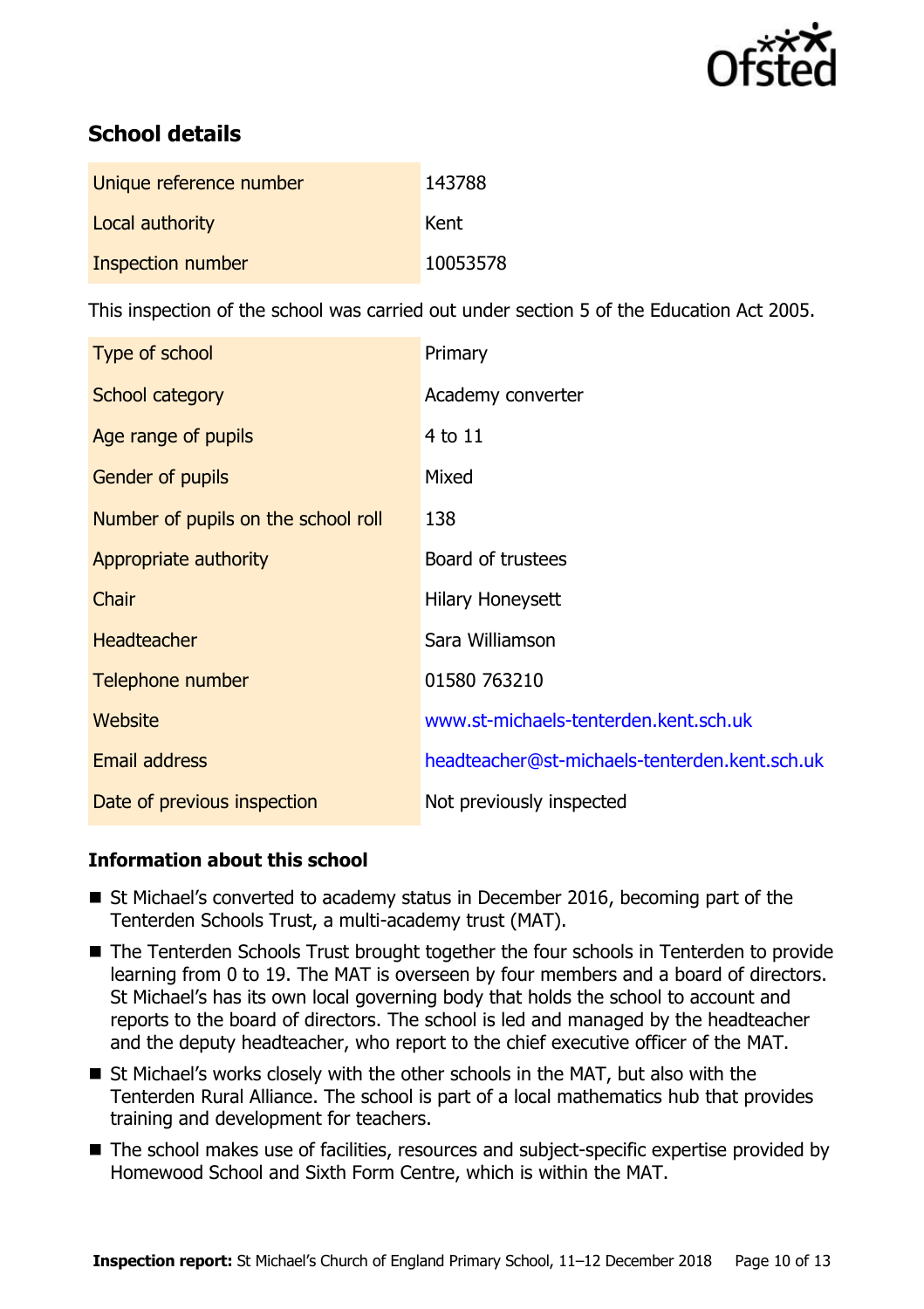

■ St Michael's is a voluntary controlled Church of England school within the Diocese of Canterbury. It was last inspected, under section 48 of the Education Act 2005, in October 2015 and is due for reinspection in 2020.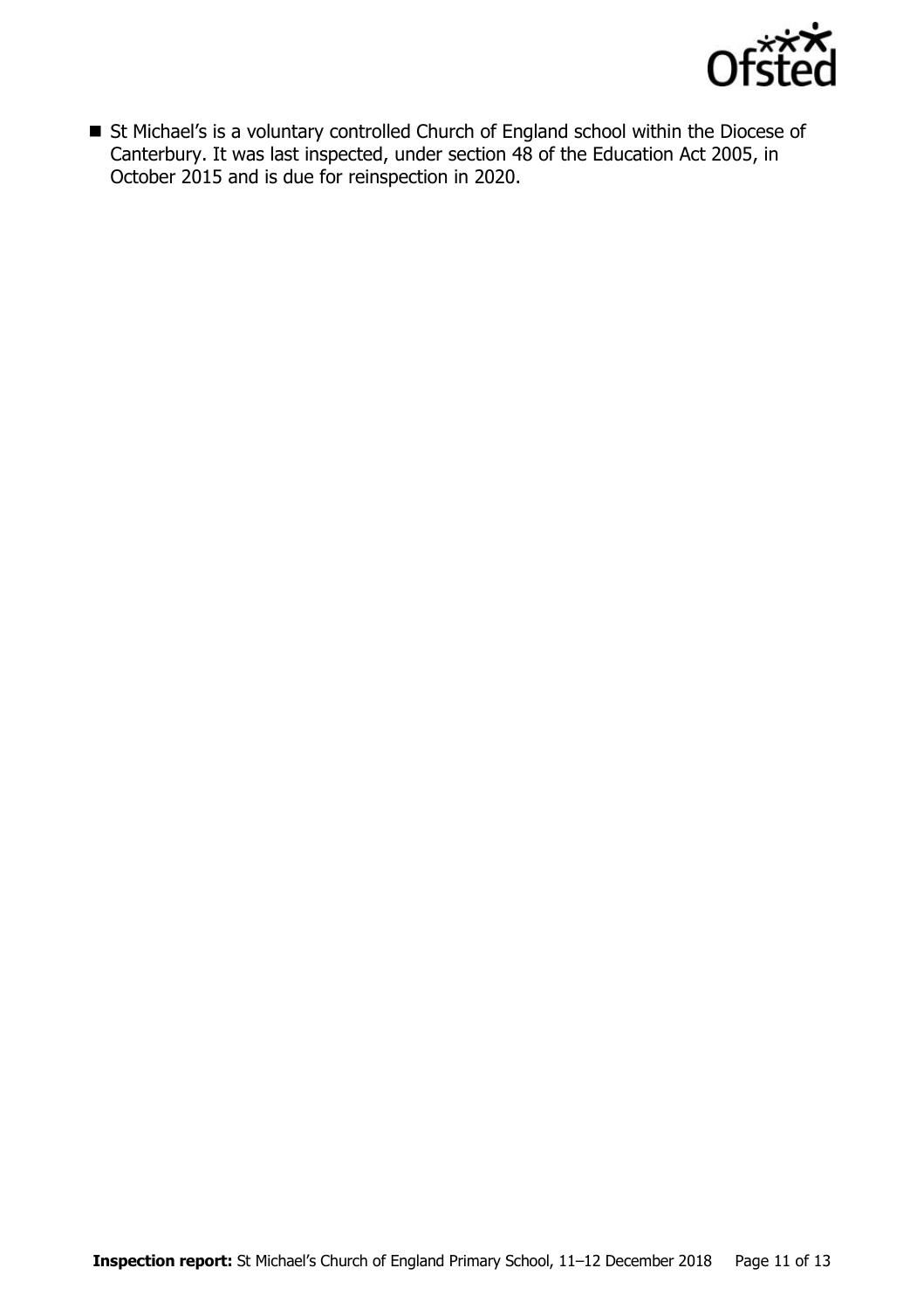

# **Information about this inspection**

- The inspector visited all classes jointly with senior leaders.
- The inspector looked at pupils' work across all subjects and spoke to pupils about their learning.
- The inspector met with parents at the start of the inspection. Fifty-four responses to Ofsted's online questionnaire, Parent View, including 50 free-text comments, were also considered.
- The inspector held meetings with senior and middle leaders, the chief executive officer of the multi-academy trust, governors, the special educational needs coordinator and the family-liaison officer.
- Documents about the local governing body's work were reviewed.
- The single central record of recruitment checks, the school's safeguarding policies and procedures, and several case studies were scrutinised.
- The inspector took account of the views of staff through responses to Ofsted's staff survey.
- The inspector held a meeting with a group of pupils. Pupils' views of the school were also gathered through many informal conversations.
- The inspector considered a range of documentation, including: leaders' evaluations of the school's effectiveness; development plans; the school's own information about pupils' progress and attainment; and behaviour and attendance logs.

#### **Inspection team**

Peter Wibroe, lead inspector **Deter Wibroe, lead inspector**